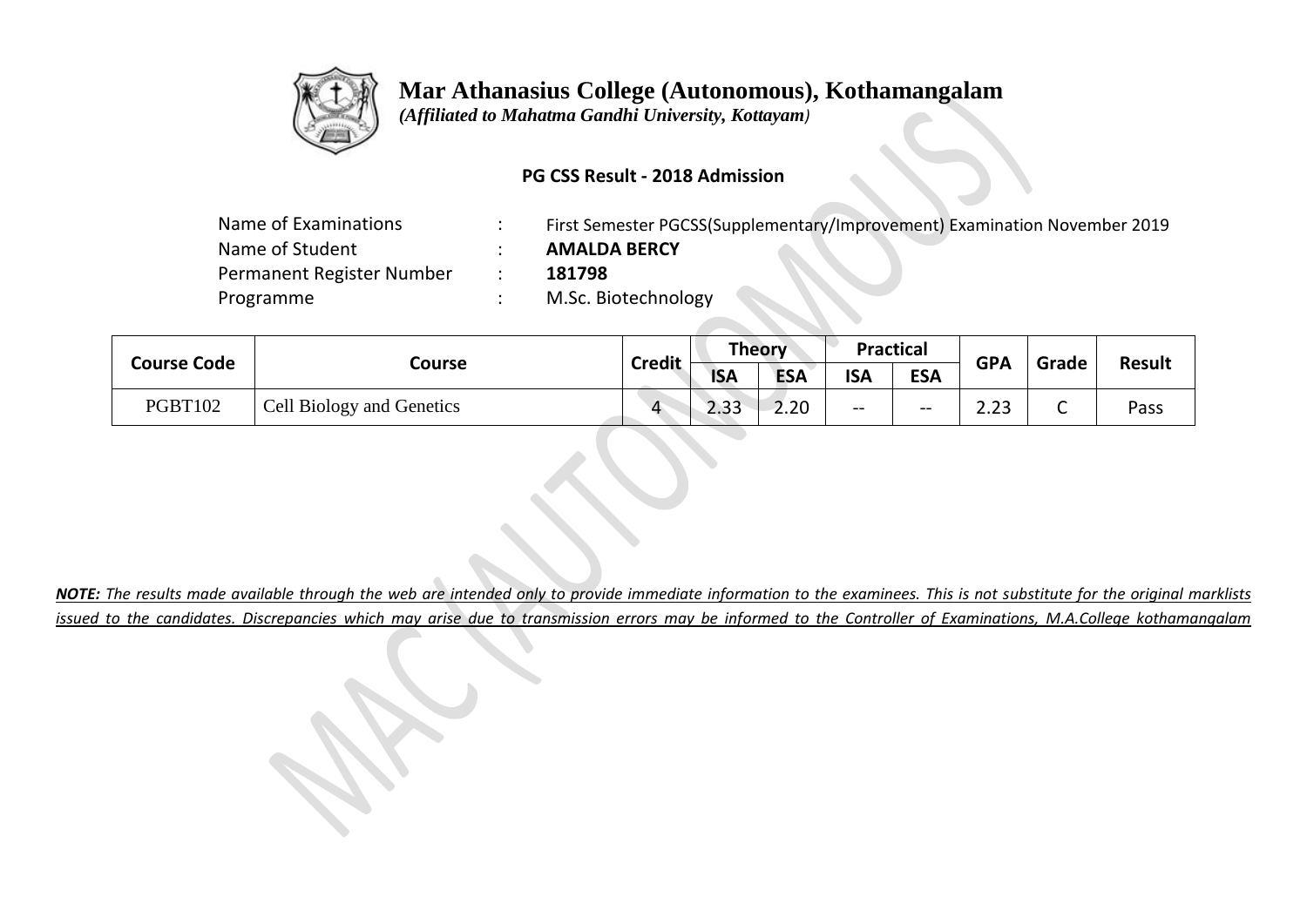

 *(Affiliated to Mahatma Gandhi University, Kottayam)*

### **PG CSS Result - 2018 Admission**

| Name of Examinations      | First Semester PGCSS(Supplementary/Improvement) Examination November 2019 |
|---------------------------|---------------------------------------------------------------------------|
| Name of Student           | <b>ARCHANA PRAKASH</b>                                                    |
| Permanent Register Number | 181800                                                                    |
| Programme                 | M.Sc. Biotechnology                                                       |
|                           |                                                                           |

| <b>Course Code</b> |                                      | <b>Credit</b> | <b>Theory</b> |            | <b>Practical</b> |            | <b>GPA</b> | Grade | <b>Result</b> |  |
|--------------------|--------------------------------------|---------------|---------------|------------|------------------|------------|------------|-------|---------------|--|
|                    | Course                               |               | <b>ISA</b>    | <b>ESA</b> | <b>ISA</b>       | <b>ESA</b> |            |       |               |  |
| <b>PGBT102</b>     | Cell Biology and Genetics            | $\Lambda$     | 3.50          | 2.23       | --               | $--$       | 2.55       | В     | Pass          |  |
| <b>PGBT103</b>     | <b>Biophysics and Bioinformatics</b> |               | 3.50          | Ab         | --               | $- -$      | --         | --    | Fail          |  |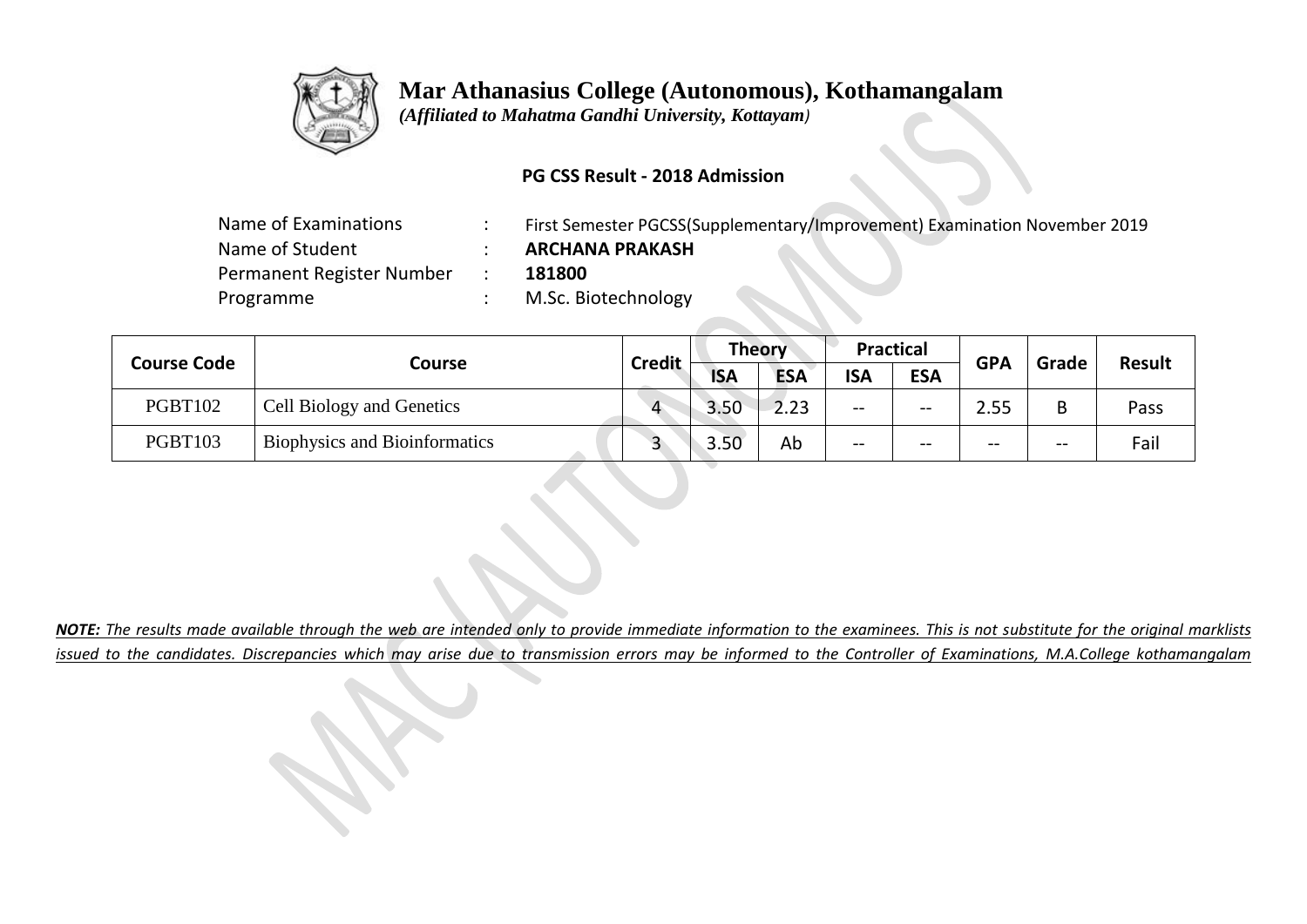

 *(Affiliated to Mahatma Gandhi University, Kottayam)*

### **PG CSS Result - 2018 Admission**

| Name of Examinations      | First Semester PGCSS(Supplementary/Improvement) Examination November 2019 |
|---------------------------|---------------------------------------------------------------------------|
| Name of Student           | <b>DIVYA RAJESH</b>                                                       |
| Permanent Register Number | 181802                                                                    |
| Programme                 | M.Sc. Biotechnology                                                       |
|                           |                                                                           |

| <b>Course Code</b> |                                          |               | <b>Theory</b> |            | <b>Practical</b> |            | <b>GPA</b> | Grade | Result |
|--------------------|------------------------------------------|---------------|---------------|------------|------------------|------------|------------|-------|--------|
|                    | Course                                   | <b>Credit</b> | <b>ISA</b>    | <b>ESA</b> | <b>ISA</b>       | <b>ESA</b> |            |       |        |
| <b>PGBT102</b>     | Cell Biology and Genetics                |               | 3.67          | Ab         | $- -$            | $- -$      | --         | $- -$ | Fail   |
| <b>PGBT104</b>     | <b>Instrumentation and Biostatistics</b> |               | 3.67          | Ab         | --               | $- -$      | --         | $- -$ | Fail   |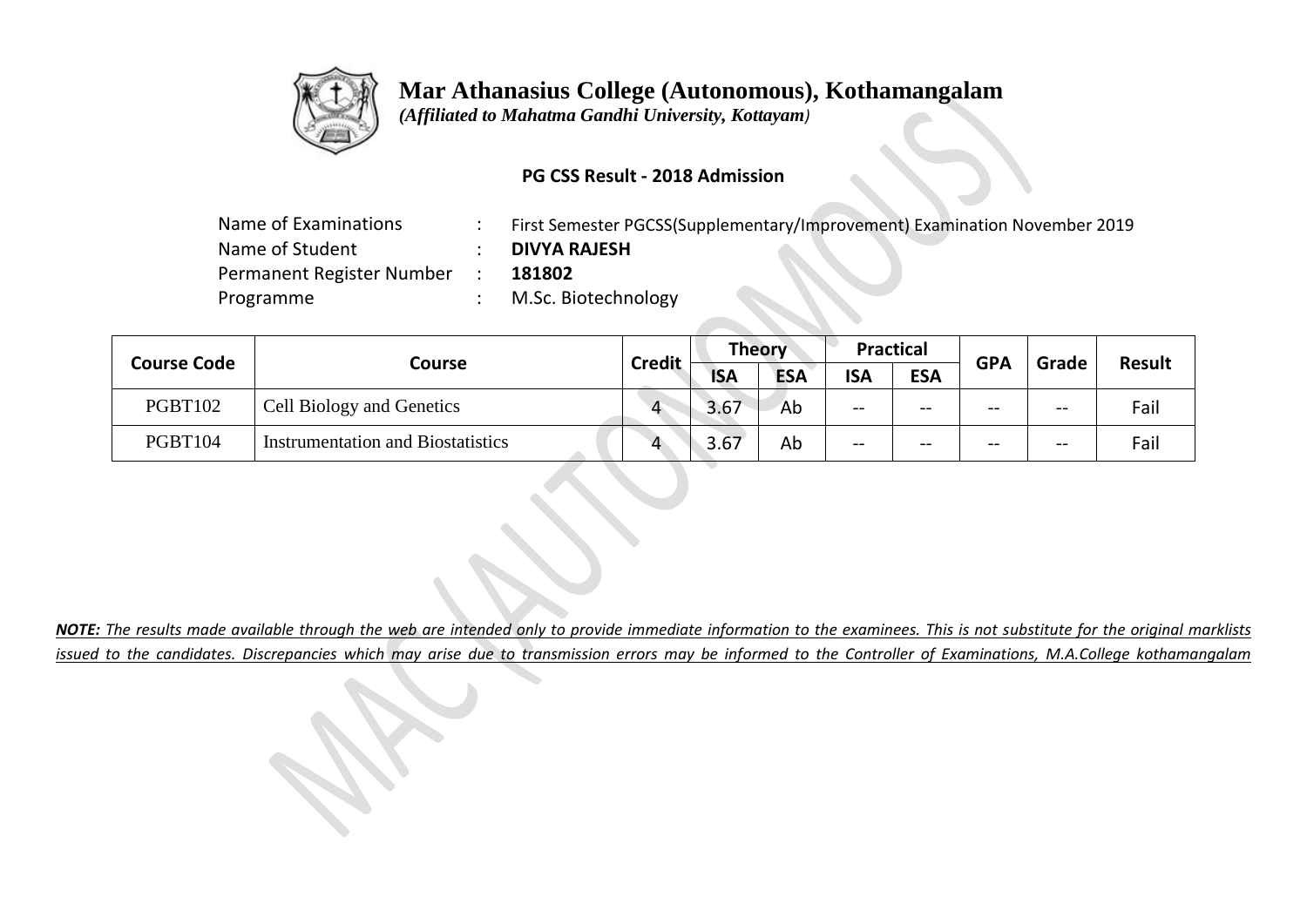

 *(Affiliated to Mahatma Gandhi University, Kottayam)*

### **PG CSS Result - 2018 Admission**

| Name of Examinations      | First Semester PGCSS(Supplementary/Improvement) Examination November 2019 |
|---------------------------|---------------------------------------------------------------------------|
| Name of Student           | <b>FEMI ANN BOBY</b>                                                      |
| Permanent Register Number | 181804                                                                    |
| Programme                 | M.Sc. Biotechnology                                                       |
|                           |                                                                           |

|  | <b>Course Code</b> |                                  | <b>Credit</b> | Theory       |            | <b>Practical</b> |            | <b>GPA</b> | Grade | <b>Result</b> |
|--|--------------------|----------------------------------|---------------|--------------|------------|------------------|------------|------------|-------|---------------|
|  |                    | Course                           |               | <b>ISA</b>   | <b>ESA</b> | <b>ISA</b>       | <b>ESA</b> |            |       |               |
|  | PGBT102            | <b>Cell Biology and Genetics</b> |               | די ר<br>3.b/ | <b>4.7</b> | $- -$            | $-\,-$     | 3.00       | B     | Pass          |